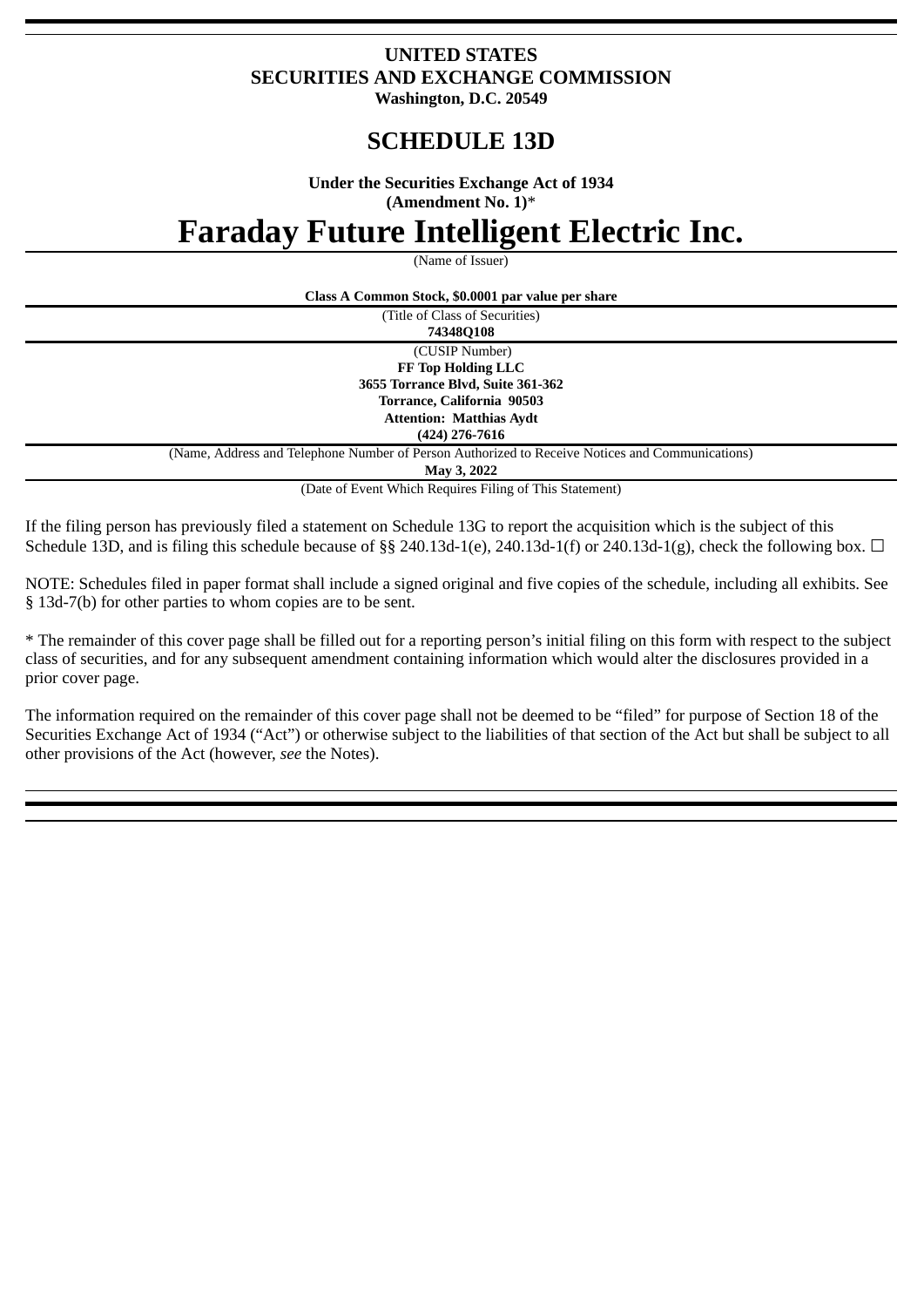|                                                                                                                  | <b>NAMES OF REPORTING PERSONS</b>                                                                  |                          |                                                                                                                                                                             |        |  |  |  |
|------------------------------------------------------------------------------------------------------------------|----------------------------------------------------------------------------------------------------|--------------------------|-----------------------------------------------------------------------------------------------------------------------------------------------------------------------------|--------|--|--|--|
| $\mathbf{1}$                                                                                                     | FF Top Holding LLC                                                                                 |                          |                                                                                                                                                                             |        |  |  |  |
| $\overline{2}$                                                                                                   | <b>CHECK THE APPROPRIATE BOX IF A MEMBER OF A GROUP</b><br>(a) $\Box$<br>$(b)$ $\square$           |                          |                                                                                                                                                                             |        |  |  |  |
| $\overline{\mathbf{3}}$                                                                                          | <b>SEC USE ONLY</b>                                                                                |                          |                                                                                                                                                                             |        |  |  |  |
| 4                                                                                                                | <b>SOURCE OF FUNDS (SEE INSTRUCTIONS)</b><br>$_{\rm OO}$                                           |                          |                                                                                                                                                                             |        |  |  |  |
| 5                                                                                                                | CHECK BOX IF DISCLOSURE OF LEGAL PROCEEDINGS IS REQUIRED PURSUANT TO ITEM 2(D) OR 2(E)<br>$\Box$   |                          |                                                                                                                                                                             |        |  |  |  |
| 6                                                                                                                | <b>CITIZENSHIP OR PLACE OF ORGANIZATION</b><br>Delaware                                            |                          |                                                                                                                                                                             |        |  |  |  |
| <b>NUMBER OF SHARES</b><br><b>BENEFICIALLY</b><br><b>OWNED BY EACH</b><br><b>REPORTING PERSON</b><br><b>WITH</b> |                                                                                                    | 7<br>8<br>9<br><b>10</b> | <b>SOLE VOTING POWER</b><br>$\Omega$<br><b>SHARED VOTING POWER</b><br>117,705,569 (1)<br><b>SOLE DISPOSITIVE POWER</b><br>$\overline{0}$<br><b>SHARED DISPOSITIVE POWER</b> |        |  |  |  |
| 64,000,588 (1)<br>11<br>117,705,569 (1)                                                                          |                                                                                                    |                          | AGGREGATE AMOUNT BENEFICIALLY OWNED BY EACH REPORTING PERSON                                                                                                                |        |  |  |  |
| 12                                                                                                               | CHECK BOX IF THE AGGREGATE AMOUNT IN ROW (11) EXCLUDES CERTAIN SHARES (SEE<br><b>INSTRUCTIONS)</b> |                          |                                                                                                                                                                             | $\Box$ |  |  |  |
| 13                                                                                                               | PERCENT OF CLASS REPRESENTED BY AMOUNT IN ROW (11)<br>$38.9\%$ (2)                                 |                          |                                                                                                                                                                             |        |  |  |  |
| 14                                                                                                               | TYPE OF REPORTING PERSON (SEE INSTRUCTIONS)<br>$_{\rm OO}$                                         |                          |                                                                                                                                                                             |        |  |  |  |

(1) includes (i) 53,704,981 shares of Class A Common Stock held by certain other stockholders of the Issuer over which the Reporting Persons exercise voting control pursuant to voting agreements, including 1,180,689 shares of Class A Common Stock held directly by Pacific Technology Holding LLC, and (ii) 64,000,588 shares of Class B common stock, par value \$0.0001 per share (the "Class B Common Stock") held directly by FF Top Holding LLC. Shares of Class B Common Stock are convertible into an equal number of shares of Class A Common Stock of the Issuer at any time. Assumes the conversion of the Class B Common Stock referred to above into shares of Class A Common Stock.

(2) Based on 302,276,452 shares of Class A Common Stock issued and outstanding as of May 13, 2022, as reported in the Issuer's Annual Report on Form 10-K for the period ended December 31, 2021, filed by the Issuer with the Securities and Exchange Commission (the "SEC") on May 13, 2022. Assumes the conversion of the Class B Common Stock referred to in footnote 1 into shares of Class A Common Stock.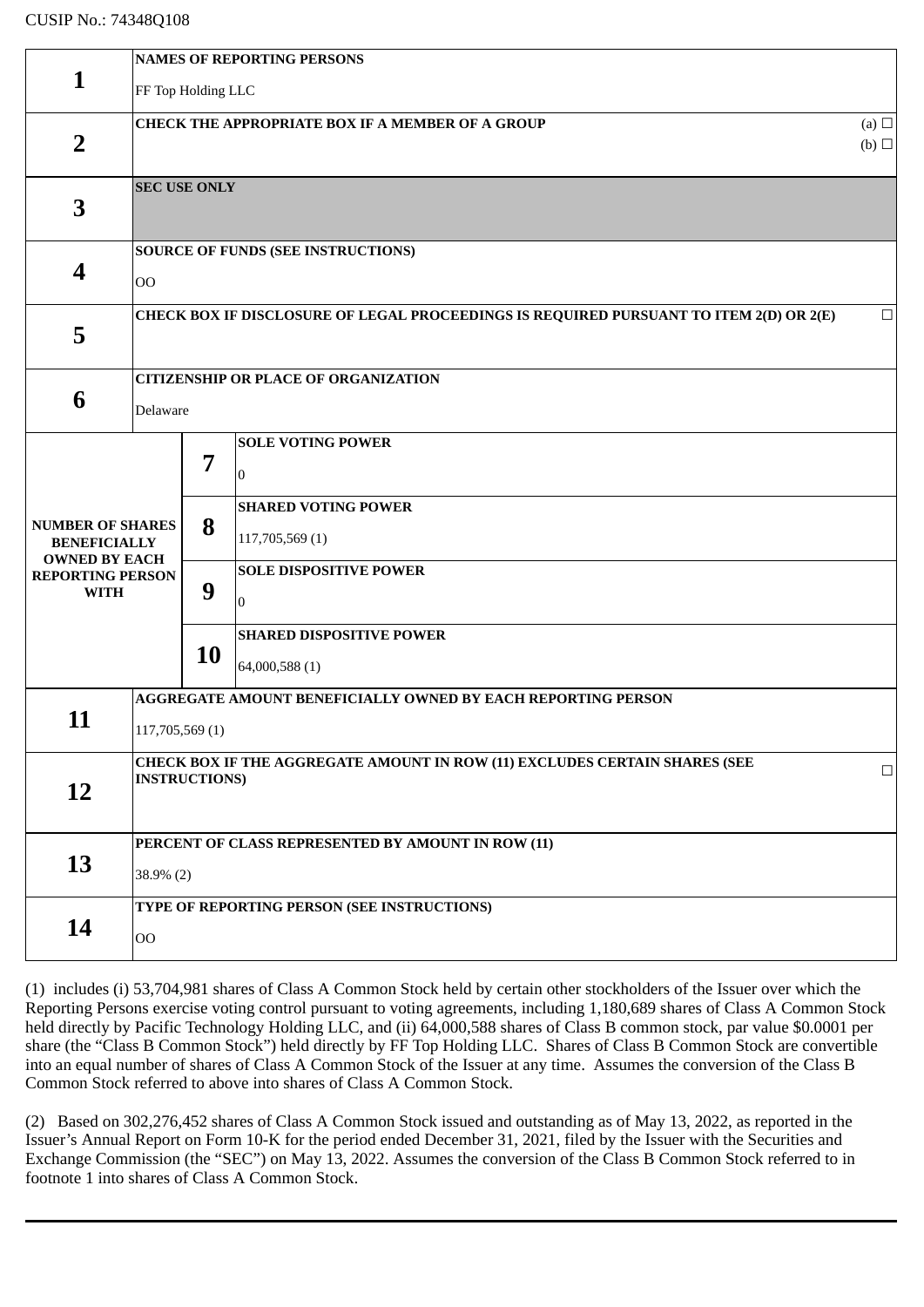|                                                                                                                  | <b>NAMES OF REPORTING PERSONS</b>                                                                  |             |                                                                                                                       |        |  |  |
|------------------------------------------------------------------------------------------------------------------|----------------------------------------------------------------------------------------------------|-------------|-----------------------------------------------------------------------------------------------------------------------|--------|--|--|
| $\mathbf{1}$                                                                                                     | Pacific Technology Holding LLC                                                                     |             |                                                                                                                       |        |  |  |
| $\overline{2}$                                                                                                   | <b>CHECK THE APPROPRIATE BOX IF A MEMBER OF A GROUP</b><br>(a) $\Box$<br>$(b)$ $\square$           |             |                                                                                                                       |        |  |  |
| 3                                                                                                                | <b>SEC USE ONLY</b>                                                                                |             |                                                                                                                       |        |  |  |
| 4                                                                                                                | <b>SOURCE OF FUNDS (SEE INSTRUCTIONS)</b><br>O <sub>O</sub>                                        |             |                                                                                                                       |        |  |  |
| 5                                                                                                                | CHECK BOX IF DISCLOSURE OF LEGAL PROCEEDINGS IS REQUIRED PURSUANT TO ITEM 2(D) OR 2(E)<br>$\Box$   |             |                                                                                                                       |        |  |  |
|                                                                                                                  |                                                                                                    |             | <b>CITIZENSHIP OR PLACE OF ORGANIZATION</b>                                                                           |        |  |  |
| 6                                                                                                                | Delaware                                                                                           |             |                                                                                                                       |        |  |  |
| <b>NUMBER OF SHARES</b><br><b>BENEFICIALLY</b><br><b>OWNED BY EACH</b><br><b>REPORTING PERSON</b><br><b>WITH</b> |                                                                                                    | 7<br>8<br>9 | <b>SOLE VOTING POWER</b><br>10<br><b>SHARED VOTING POWER</b><br>117,705,569 (1)<br><b>SOLE DISPOSITIVE POWER</b><br>0 |        |  |  |
|                                                                                                                  |                                                                                                    | <b>10</b>   | <b>SHARED DISPOSITIVE POWER</b><br>65,181,277(1)                                                                      |        |  |  |
| 11                                                                                                               | <b>AGGREGATE AMOUNT BENEFICIALLY OWNED BY EACH REPORTING PERSON</b><br>117,705,569 (1)             |             |                                                                                                                       |        |  |  |
| 12                                                                                                               | CHECK BOX IF THE AGGREGATE AMOUNT IN ROW (11) EXCLUDES CERTAIN SHARES (SEE<br><b>INSTRUCTIONS)</b> |             |                                                                                                                       | $\Box$ |  |  |
| 13                                                                                                               | PERCENT OF CLASS REPRESENTED BY AMOUNT IN ROW (11)<br>38.9% (2)                                    |             |                                                                                                                       |        |  |  |
| 14                                                                                                               | TYPE OF REPORTING PERSON (SEE INSTRUCTIONS)<br>$_{\rm OO}$                                         |             |                                                                                                                       |        |  |  |

(1) Includes (i) 52,524,292 shares of Class A Common Stock held by certain other stockholders of the Issuer over which the Reporting Persons exercise voting control pursuant to voting agreements, (ii) 1,180,689 shares of Class A Common Stock held directly by Pacific Technology Holding LLC, and (iii) 64,000,588 shares of Class B Common Stock held directly by FF Top Holding LLC. Shares of Class B Common Stock are convertible into an equal number of shares of Class A Common Stock of the Issuer at any time. Assumes the conversion of the Class B Common Stock referred to above into shares of Class A Common Stock.

(2) Based on 302,276,452 shares of Class A Common Stock issued and outstanding as of May 13, 2022, as reported in the Issuer's Annual Report on Form 10-K for the period ended December 31, 2021, filed by the Issuer with the Securities and Exchange Commission (the "SEC") on May 13, 2022. Assumes the conversion of the Class B Common Stock referred to in footnote 1 into shares of Class A Common Stock.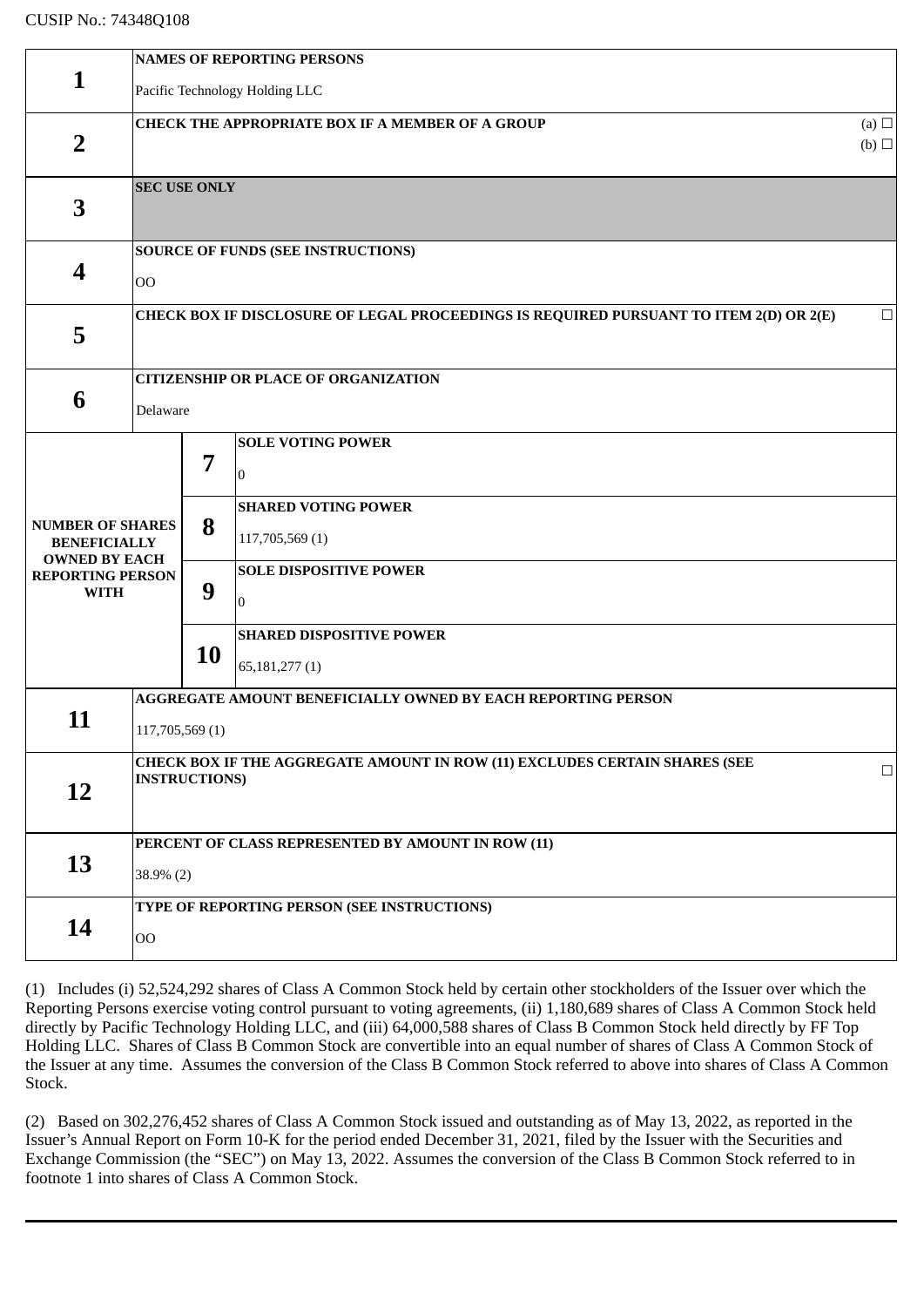|                                                                                                                  | <b>NAMES OF REPORTING PERSONS</b>                                                                  |                                                                                                                                                                                                                           |  |        |  |  |
|------------------------------------------------------------------------------------------------------------------|----------------------------------------------------------------------------------------------------|---------------------------------------------------------------------------------------------------------------------------------------------------------------------------------------------------------------------------|--|--------|--|--|
| $\mathbf{1}$                                                                                                     | FF Global Partners LLC                                                                             |                                                                                                                                                                                                                           |  |        |  |  |
| $\overline{2}$                                                                                                   | <b>CHECK THE APPROPRIATE BOX IF A MEMBER OF A GROUP</b><br>(a) $\Box$<br>$(b)$ $\square$           |                                                                                                                                                                                                                           |  |        |  |  |
| 3                                                                                                                | <b>SEC USE ONLY</b>                                                                                |                                                                                                                                                                                                                           |  |        |  |  |
| 4                                                                                                                | <b>SOURCE OF FUNDS (SEE INSTRUCTIONS)</b><br>$_{\rm OO}$                                           |                                                                                                                                                                                                                           |  |        |  |  |
| 5                                                                                                                | CHECK BOX IF DISCLOSURE OF LEGAL PROCEEDINGS IS REQUIRED PURSUANT TO ITEM 2(D) OR 2(E)<br>$\Box$   |                                                                                                                                                                                                                           |  |        |  |  |
| 6                                                                                                                | <b>CITIZENSHIP OR PLACE OF ORGANIZATION</b><br>Delaware                                            |                                                                                                                                                                                                                           |  |        |  |  |
| <b>NUMBER OF SHARES</b><br><b>BENEFICIALLY</b><br><b>OWNED BY EACH</b><br><b>REPORTING PERSON</b><br><b>WITH</b> |                                                                                                    | <b>SOLE VOTING POWER</b><br>7<br>$\theta$<br><b>SHARED VOTING POWER</b><br>8<br>117,705,569 (1)<br><b>SOLE DISPOSITIVE POWER</b><br>9<br>$\overline{0}$<br><b>SHARED DISPOSITIVE POWER</b><br><b>10</b><br>65,181,277 (1) |  |        |  |  |
| 11                                                                                                               | AGGREGATE AMOUNT BENEFICIALLY OWNED BY EACH REPORTING PERSON<br>117,705,569 (1)                    |                                                                                                                                                                                                                           |  |        |  |  |
| 12                                                                                                               | CHECK BOX IF THE AGGREGATE AMOUNT IN ROW (11) EXCLUDES CERTAIN SHARES (SEE<br><b>INSTRUCTIONS)</b> |                                                                                                                                                                                                                           |  | $\Box$ |  |  |
| 13                                                                                                               | PERCENT OF CLASS REPRESENTED BY AMOUNT IN ROW (11)<br>$38.9\%$ (2)                                 |                                                                                                                                                                                                                           |  |        |  |  |
| 14                                                                                                               | TYPE OF REPORTING PERSON (SEE INSTRUCTIONS)<br>$00\,$                                              |                                                                                                                                                                                                                           |  |        |  |  |

(1) Includes (i) 52,524,292 shares of Class A Common Stock held by certain other stockholders of the Issuer over which the Reporting Persons exercise voting control pursuant to voting agreements, (ii) 1,180,689 shares of Class A Common Stock held directly by Pacific Technology Holding LLC, and (iii) 64,000,588 shares of Class B Common Stock held directly by FF Top Holding LLC. Shares of Class B Common Stock are convertible into an equal number of shares of Class A Common Stock of the Issuer at any time. Assumes the conversion of the Class B Common Stock referred to above into shares of Class A Common Stock.

(2) Based on 302,276,452 shares of Class A Common Stock issued and outstanding as of May 13, 2022, as reported in the Issuer's Annual Report on Form 10-K for the period ended December 31, 2021, filed by the Issuer with the Securities and Exchange Commission (the "SEC") on May 13, 2022. Assumes the conversion of the Class B Common Stock referred to in footnote 1 into shares of Class A Common Stock.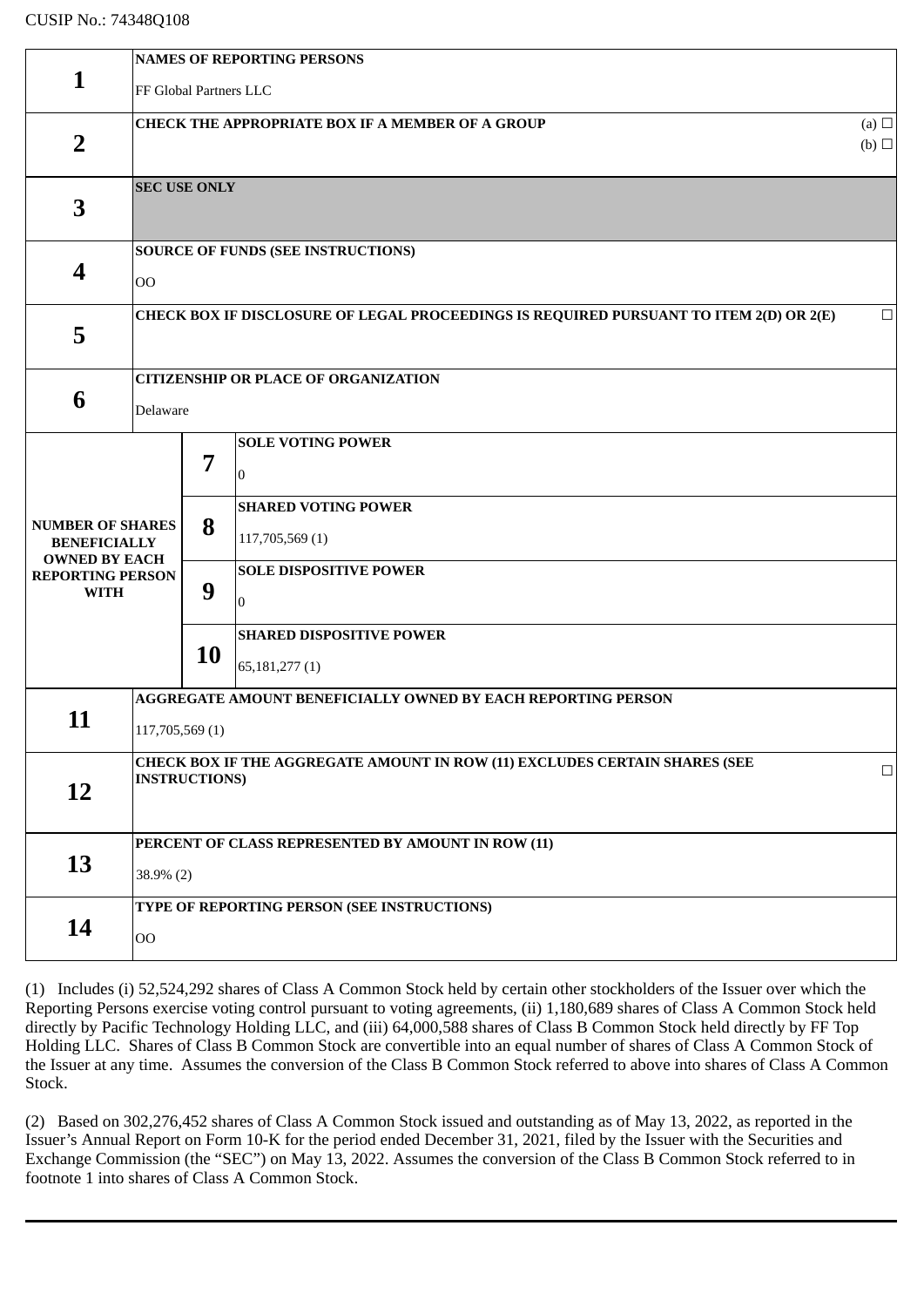### **AMENDMENT NO. 1 TO SCHEDULE 13D**

Reference is hereby made to the statement on Schedule 13D filed with the Securities and Exchange Commission by the Reporting Persons with respect to the Class A Common Stock and Class B Common Stock of the Issuer on August 2, 2021 (the "Schedule 13D"). Terms defined in the Schedule 13D are used herein as so defined. This Amendment No. 1 is being filed to reflect the disposition by persons who are not Reporting Persons of shares of Class A Common Stock over which the Reporting Persons exercise voting control pursuant to voting agreements described in Item 6 of the Schedule 13D. Except as specifically provided herein, this Amendment No. 1 does not modify any of the information previously reported in the Schedule 13D.

#### **ITEM 2. Identity and Background.**

Item 2 of the Schedule 13D is hereby amended and restated in its entirety as follows:

(a), (b), (c) and (f). This Schedule 13D is being filed by the Reporting Persons. Each of the Reporting Persons is a Delaware limited liability company.

Pacific Technology is the managing member of FF Top, and FF Global is the managing member of Pacific Technology. FF Global is governed by a board of managers, consisting of eight managers – YT Jia, Matthias Aydt, Jiawei Wang, Tin Mok, Prashant Gulati, Chaoying Deng, Philip Bethell and Carsten Breitfeld. A majority of the managers of FF Global (excluding Dr. Carsten Breitfeld, who does not yet have voting rights because he has not met the tenure eligibility requirement, and once he satisfies the tenure requirement in September of 2022, subject to election by the partners of FF Global, he may become a voting manager) present at a meeting of the FF Global board where a quorum is present is required to approve certain material actions of FF Global, including actions relating to the voting and disposition of shares of Common Stock by FF Top and Pacific Technology.

The principal office and business address of each of the Reporting Persons is 3655 Torrance Blvd, Suite 361-362, Torrance, CA 90503.

(d) and (e). During the last five years, none of the Reporting Persons has been a party to a civil proceeding of a judicial or administrative body of competent jurisdiction and, as a result of such proceeding, was or is subject to a judgment, decree or final order enjoining future violations of, or prohibiting or mandating activities subject to, federal or state securities laws or finding any violation with respect to such laws. During the last five years, none of the Reporting Persons has been convicted in a criminal proceeding (excluding traffic violations or similar misdemeanors).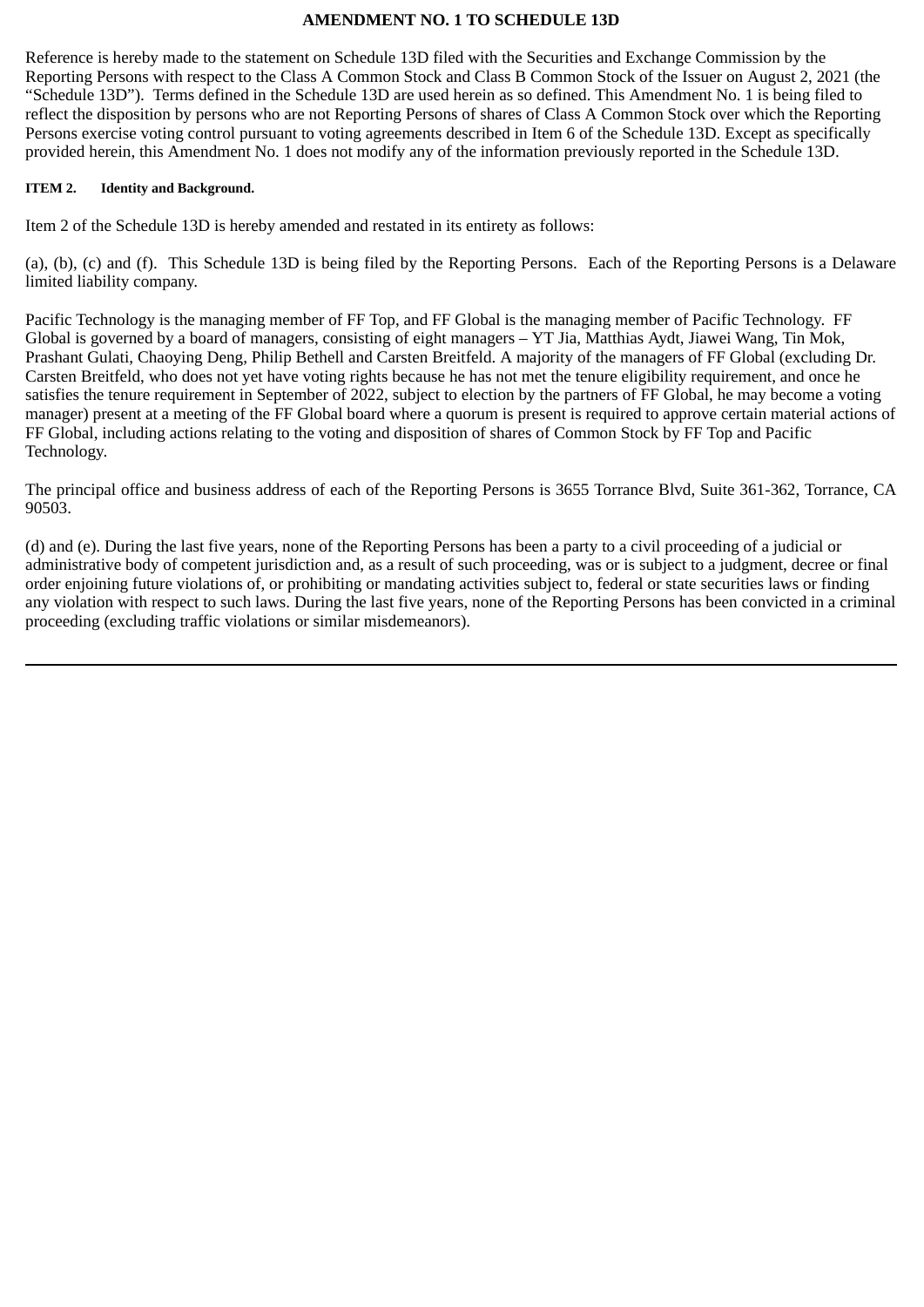#### **ITEM 5. Interest in Securities of the Issuer.**

Item 5 of the Schedule 13D is hereby amended and restated in its entirety as follows:

(a), (b) The responses of the Reporting Persons with respect to Rows 7 through 13 of the respective cover pages of the individual Reporting Persons to this Amendment No. 1 are incorporated herein by reference.

The Reporting Persons' aggregate percentage of beneficial ownership is approximately 38.9% of the outstanding shares of the Class A Common Stock. Calculations of the percentage of the shares of Class A Common Stock beneficially owned is based on 302,276,452 shares of Class A Common Stock issued and outstanding as of May 13, 2022, as reported in the Issuer's Annual Report on Form 10-K for the period ended December 31, 2021, filed by the Issuer with the SEC on May 13, 2022, and assumes the conversion of the shares of Class B Common Stock referred to above into shares of Class A Common Stock.

(c) None.

(d) The Reporting Persons do not have any right to receive or any power to direct the receipt of dividends from, or the proceeds from the sale of, the 52,524,292 shares of Class A Common Stock subject to the voting agreements.

(e) Not applicable.